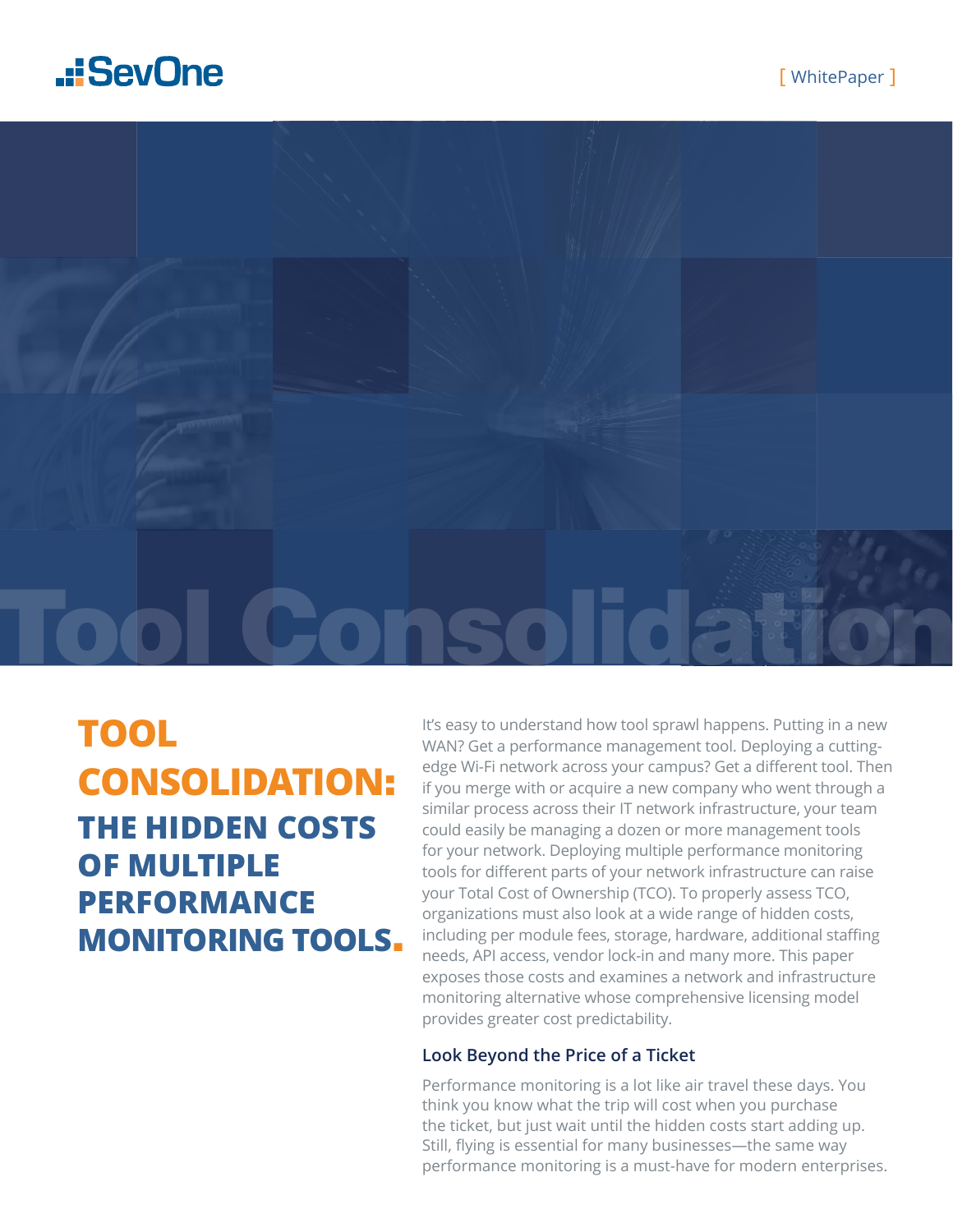Just like when you shop around for the best airfare, it's smart to seek out the best value in performance monitoring. But remember that the licensing fee is just one piece of the puzzle. Like baggage fees and addons for things like premiere seating, ancillary costs can mount quickly when you add the a la carte features and functionalities you need—and expect—from a performance monitoring solution.

This white paper examines the total cost of multiple performance monitoring solutions, including upfront pricing plus add-ons and conjunctive expenses. To help you decide what's best for your organization, we'll point out hidden costs to watch out for with softwareonly solutions, whether they're perpetual or subscription-based models.

Before dismissing the thought of consolidating tools because of the cost of a replacement platform, it's smart to take a reality check on how much IT budget your current systems consume. Here are some "hidden fees" you may already be shelling out—often for what may be less-than-optimal performance monitoring:

### **WHAT ARE THE HIDDEN COSTS OF YOUR EXISTING SOLUTION**?

- If you're relying on multiple tools from a variety of vendors to monitor individualized segments of your network, you're probably paying a hefty amount in aggregated maintenance contracts. At the same time, you're dealing with troubleshooting delays because you have to check multiple tools, and added costs that come with training new staff on each tool's protocols.
- If your current solution is considered "legacy" technology, you may experience slowness in troubleshooting and have visibility gaps over your infrastructure, putting you at financial risk.
- If you need to upgrade your monitoring platform, you may be forced into regular hardware refreshes in order to maintain compliance with software requirements for improved performance.

Even if you believe your organization can't make a change now due to lack of budget, a second look might show you that another platform with greater functionality and comprehensive features could save you a mountain of man-hours and cut considerable costs in the future. Eliminating inefficiencies in performance monitoring, including engendered downtime, can often offset the entire expense of an upgrade over the course of two to three years.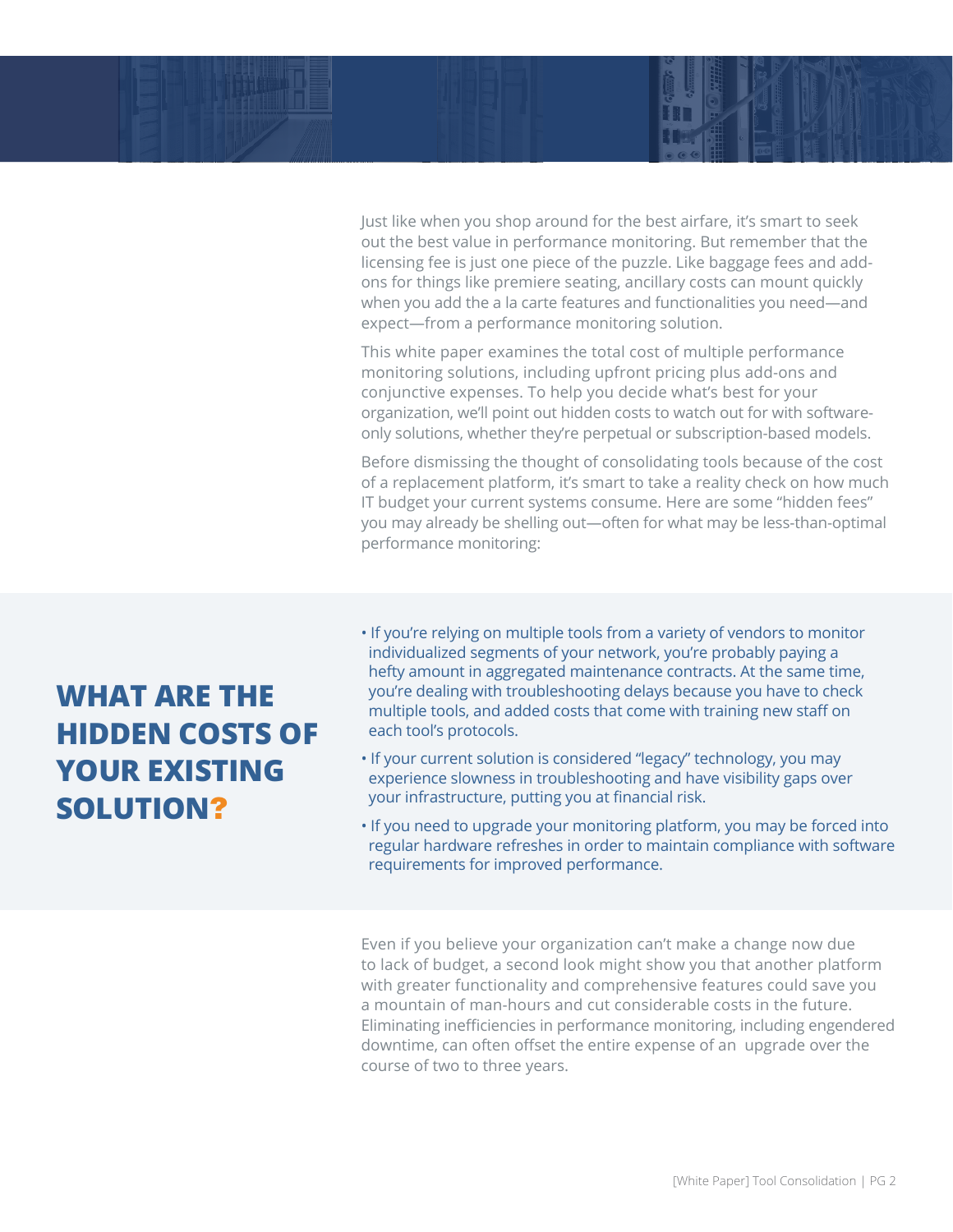

"The cost to administer our performance monitoring platform was substantial," says a former developer of systems management solutions for a top 10 IT Services Provider in North America.

*"When we migrated to a new solution, we realized a 25% reduction in labor within the first six months. We also doubled the number of objects we monitored, giving us much better performance visibility."*

Changes like these that promise significant savings in IT staff time and huge advances in technical oversight can persuasively make your budgetary business case for upgrading to a more powerful monitoring solution. Opening your eyes to the shortcomings of your existing solution is the first step toward that goal.

## **HIDDEN COSTS TO AVOID IN AN UPGRADE**.

Even after you've paid the extra fees to get on the plane, you might encounter more unexpected charges: blankets, pillows, soft drinks, maybe even bottled water...it's nuts! (Oh, and those cost more, too.) Well, performance monitoring solutions can also pile on charges you never anticipated.

**Take agents, for instance:** if a solution requires you to install agents on devices and machines to collect performance metrics for feeding to the main software application and database, the man-hours can add up fast, especially if staff has to administer and upgrade them on an ongoing basis to keep them current with the primary software's latest version. Even some "cloud-based" solutions require you to deploy on-premises software agents throughout your infrastructure, and then monitor and upgrade those agents regularly. Either way, the administration and upkeep of agents can amount to a sizeable hidden cost. "I avoid agent-based monitoring whenever possible," said a CTO for a government contractor. "The time investment in deploying and maintaining agents—especially during upgrades—is usually too costly for the value they provide."

Similarly, the hardware footprint of the performance monitoring solution can increase IT operating expenses significantly, starting with the energy consumption and cooling costs, which industry analysts put at an average of around \$800 per server, annually. You may even need a hardware refresh to accommodate the new solution, which will up the ante significantly. Then there are expenses associated with having your staff deploy the architecture. This may involve several teams, depending on the scope and size of your network infrastructure and your IT staffing organizational chart.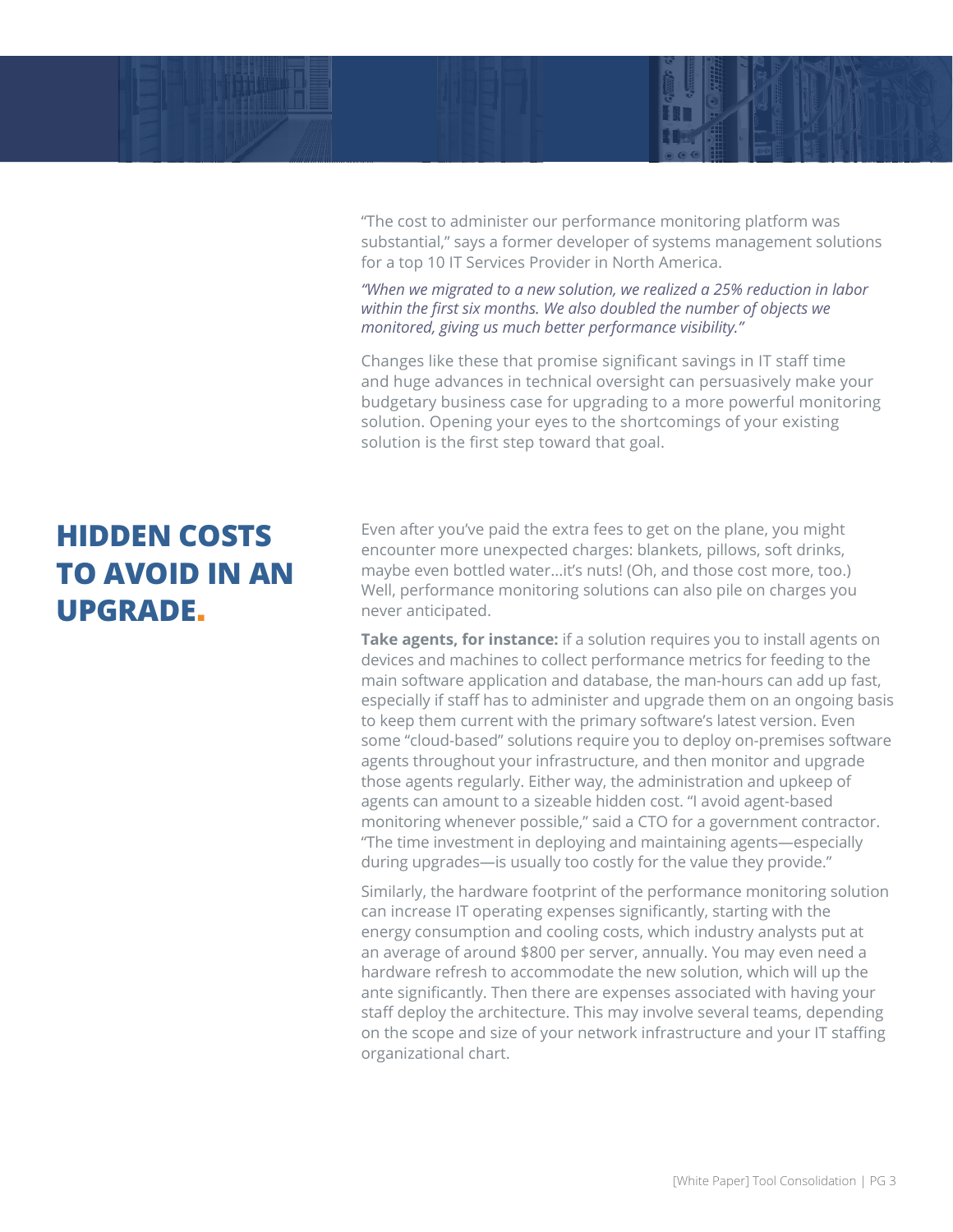You may have also experienced long wait times for your performance monitoring vendor to turn around a new device certification for SNMP polling, sometimes in excess of six months. You want the vendor to guarantee certification quickly to avoid costs associated with implementation delays. You rightly believe you shouldn't have to pay an additional fee for new device certification. A real-life example comes from a former engineering director at a global investment bank: "We had new packet probes that we needed certified for monitoring, but our vendor said it was going to be six to eight months until they could deliver. When they finally brought something to the table, it didn't work, and they had to go back and spend another six months certifying the devices all over again. Waiting that long to monitor new technology puts you at significant financial risk."

**Here's a list of seven additional sources of hidden costs that may come into play after you purchase a new performance monitoring solution:**

# **7 SOURCES OF HIDDEN COSTS**.

• **Architecture Deployment** – You must provision and administer various servers for polling/data collection, databases, reporting, alerting, etc. For example, one prominent performance monitoring vendor's documentation details how it would take 29 servers to monitor one million objects ("object" defined as a component of a device, such as memory, CPU, disc, etc.). The database server alone might run \$20,000, with each polling engine server potentially costing \$8,000 each (just for the hardware). And don't forget the main application server—another \$8,000 or so.

- **Storage** You need additional storage to maintain raw data for your required period of time. Many performance monitoring tools don't maintain raw polled data more than a couple weeks. Instead, they roll-up data over time into hourly or daily averages, leaving you with less accurate data for historical reporting and capacity planning. How much storage might you need to maintain a year of as-polled data? It depends on the size of your monitored domain. But keep in mind; many tools will come to a crawl if they're asked to report on such large data sets.
- **Vendor Lock-in** Rather than an open system, the vendor prevents interoperability with other platforms and, thus, costs you potential savings gained through lack of automation and information sharing.
- **API** Access to a poorly designed API is inconsistent and requires you to repeat the development cycle for every attempt to hook into your performance data, resulting in wasted development hours.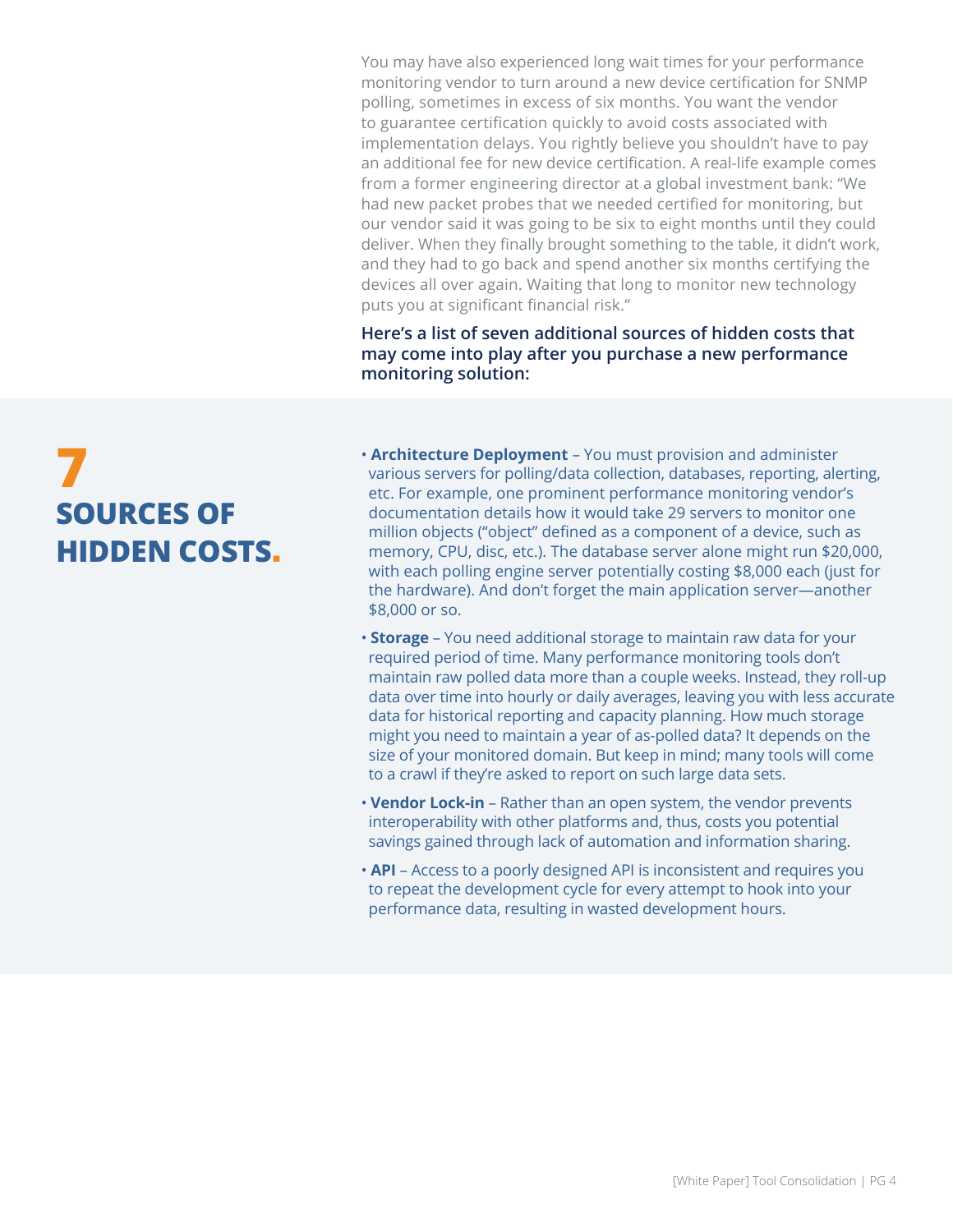

- **Scalability Limitations** Monitoring and reporting slows down as data sets get bigger, lessening your ability to detect and avoid performance impacting events in real-time, which can lead to downtime and related revenue loss.
- **Staffing Issues** You need more IT staff to administer the solution, possibly including a database administrator, plus training of additional report writers. As a former developer for a prominent service provider recounted, "We had three permanent staff members dedicated solely to report writing for our performance monitoring platform, because it was simply too time consuming to generate ad-hoc reports from that particular application. You can imagine how those salaries inflated the overall cost of the solution. On top of that, we occasionally had to bring in three or so additional contractors to help with building customized reports. It should never have to be that labor intensive."
- **Add-on Modules** You may need separate modules to collect and monitor different data types (SNMP, Flow, WMI, JMX, etc.), each purchased at an additional cost. For example, one "low cost" vendor may charge \$25,000 for their core monitoring application, but if you want to monitor NetFlow, that's an additional \$15,000. Need to monitor servers? That's \$3,000 more. What if your server pool is virtualized? Add another \$3,000. Storage monitoring? Again, \$3,000. Need to ensure VoIP performance? Tack on \$1,500 more. It goes on and on...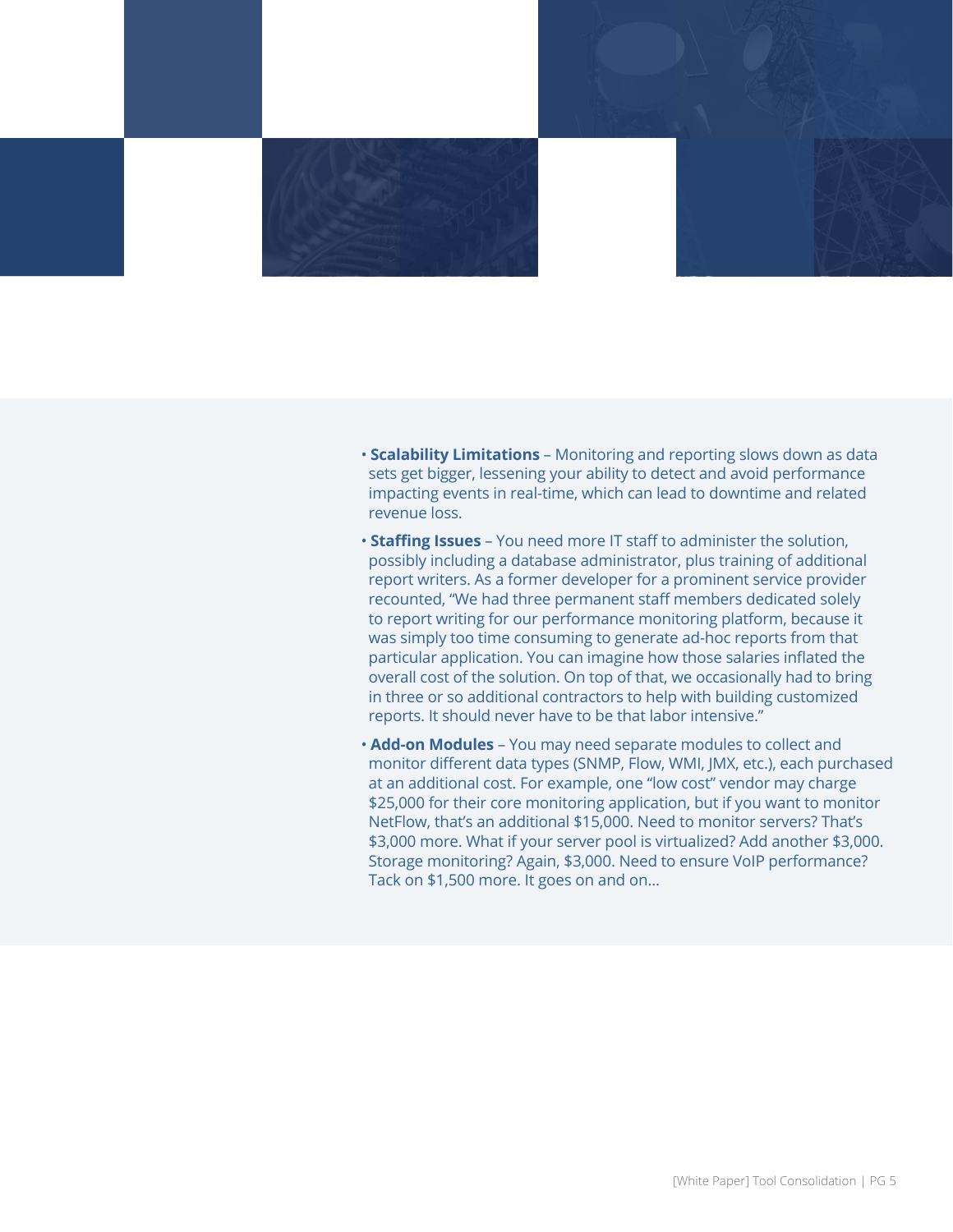Another red flag to watch for at the outset, and preferably before you finalize the buy, is the percentage of the initial purchase price allotted to Professional Services (PS). Anything over 35% is a cause for concern. Even 25% should give you pause. Why? Because the amount of PS included is a good indicator of the solution's ease of implementation. Moreover, the more Professional Services supplied at delivery, the steeper the learning curve will probably be. And lots of PS at installation is a good predictor of future PS needs—at additional cost, of course.

Among the eventual tasks that might require more PS help are software upgrades. They should be easy, but they can be a major source of ongoing hidden costs, along with administration, storage, staffing, agents, and the other expenses detailed above. You can absorb one, maybe two, of these hidden costs, but when you start adding them all up, they can make a performance monitoring upgrade a formidable sell.

## **THE FINE PRINT ABOUT LICENSES AND SOFTWARE-ONLY MODULAR OPTIONS**.

Whether you purchase a permanent license or buy one on a subscription basis, you could get tripped up by the fine print. For example, some vendors sell licenses on a silo-specific basis and don't permit customers to move them around to monitor different components. Also, you need to question whether you need a separate install of the application at each branch location, again usually at additional cost.

Another set of cost considerations concerns software-only performance monitoring platforms. But you need to look at the fine print. Is all the software you need for your deployment included? You may spend in the neighborhood of \$5,000 for the database license, another \$5,000 for each server license (times the number of servers you deploy), and a separate software fee for each of your polling engines.

So that low-cost option can quickly become much more expensive, particularly when you add in the costs of the hardware you have to supply, plus the aggregated costs of individual modules and the training of your staff.

By contrast, a comprehensive performance monitoring solution can avoid most, if not all, of the hidden costs and drawbacks described above. Offering much more capability and functionality, this kind of plug-n-play alternative also usually provides simpler upgrades. Can such a solution appear more expensive on the surface? Well, yes—but only if you exclude the wide range of hidden costs associated with other approaches.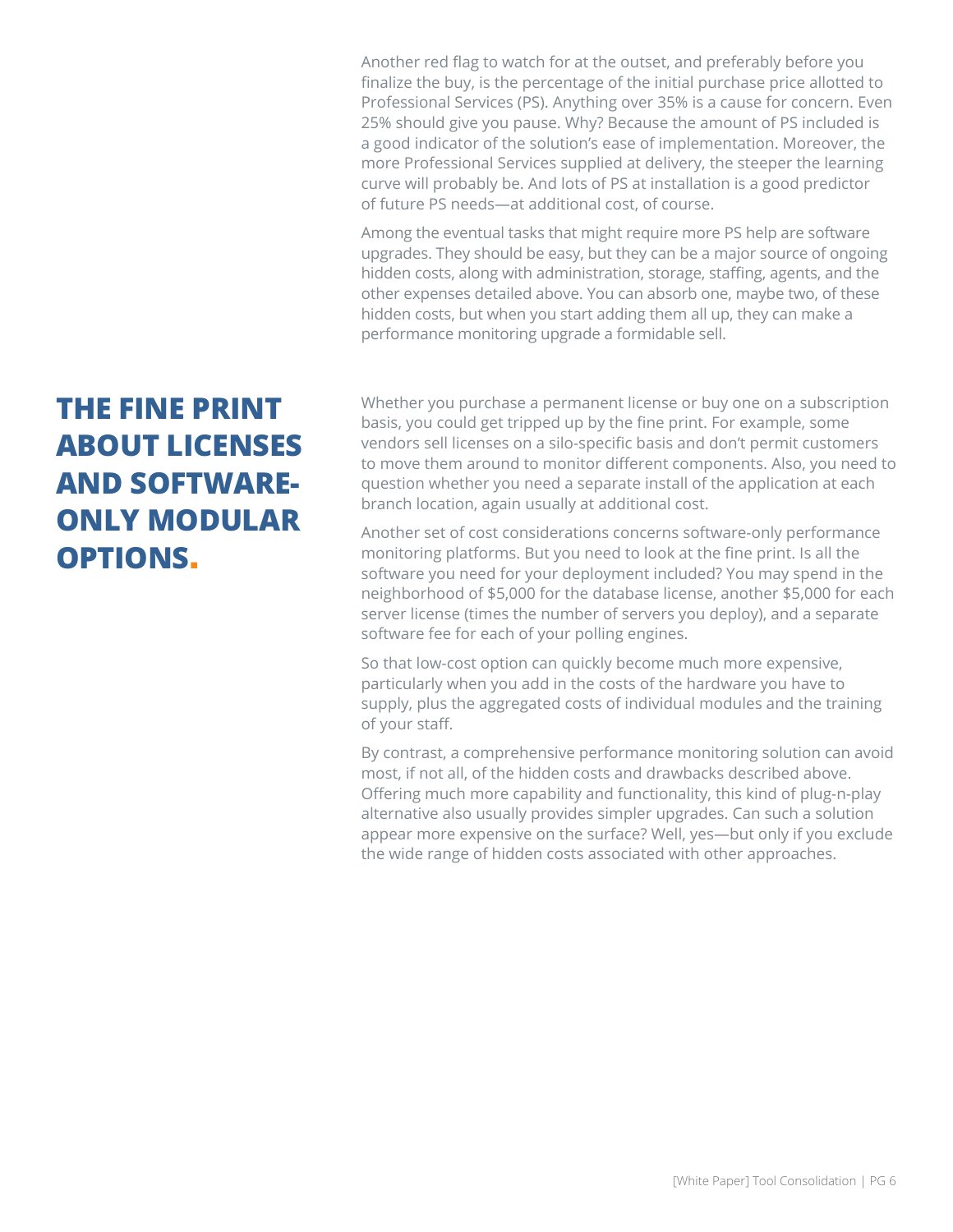### **A COST-EFFECTIVE ALTERNATIVE**:

#### **SevOne Data Platform**

Migrating to a modern performance monitoring solution can be as easy as putting a SevOne appliance in your data center, plugging in the power cord and the Ethernet cable, and watching the platform discover what's on your network. The SevOne Data Platform provides cost predictability and avoids the budgetary pitfalls of other approaches by eliminating the hidden costs. That's because SevOne is:

- **Agentless** alleviates administrative burden during deployments and upgrades
- **Comprehensive** includes more than 20 monitoring protocols and technologies out of the box, without the need to invest in additional modules to monitor standard performance metrics
- **Flexible** instantly moves licenses between monitoring of networks, servers, storage, or any time-series metrics you ingest
- **Appliance-based** doesn't require additional hardware for polling engines, a database, or a report front end
- • **Scalable** monitors up to 300,000 objects from a single physical appliance, or 100,000 objects from a single virtual appliance
- **Self-contained** doesn't require a database administrator, as SevOne supports the database as part of the maintenance contract
- **Vendor-agnostic** collects metrics across heterogeneous network and datacenter environments
- **Storage-independent** maintains a year of as-polled data without any external storage devices
- **Responsive** includes a guaranteed 10 business-day turnaround on new device certifications for SNMP polling

SevOne offers one and three year subscription licensing models. Each of these plans allow you to move licenses around your network/ infrastructure to monitor whatever components you choose. SevOne bases the cost on the number, not type, of monitored objects like CPU, memory, disk, individual components, etc. You have the option of purchasing SevOne hardware to run the SevOne software, or utilizing your own hardware. Every SevOne offering also eliminates the need to set up your own database or employ a database administrator.